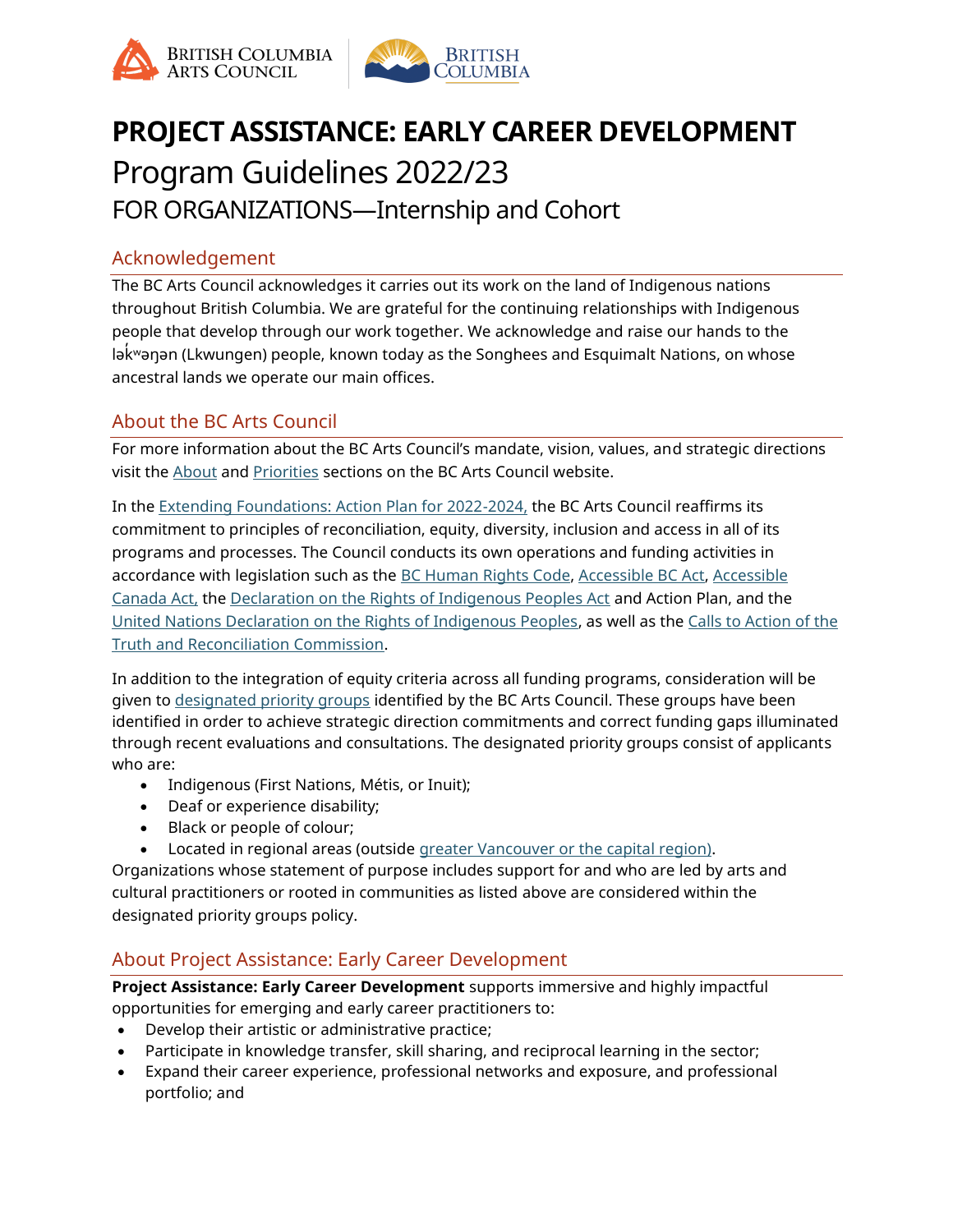• Build capacity in their identified community(ies), e.g. geographic, cultural, area of practice, etc.

Assistance through this program is available to both arts and culture organizations and to individual art practitioners through four components:

#### **For Organizations (use these Guidelines):**

**Internship** supports arts and culture organizations to host an early career practitioner in a paid internship.

**Cohort** supports arts and culture organizations to host a group of early career practitioners in paid professional development positions.

#### **For Individuals (see alternate Guidelines):**

**Residency** will provide early career practitioners with the opportunity to pursue a residency with an arts and culture organization.

**Mentorship** will provide early career practitioners with the opportunity to develop sustained one-on-one learning through a mentorship with an established practitioner working in their field, art form, or discipline.

Early Career Development is not intended to support established or mid-career artists and practitioners transitioning within their practice or career. Career development activities for more established artists and practitioners may be eligible for support through the Professional Development program.

## When and How to Apply

**The deadline for submissions is June 30, 2022, no later than 11:59 p.m.** The BC Arts Council office hours are 8:30 a.m. to 5:00 p.m., Monday to Friday.

Applications must be submitted via the [online Grant Management System.](https://bcac.smartsimple.ca/s_Login.jsp) Applicants must ensure that all information (including address verification) and documentation in their online profile is up to date before submitting an application.

New applicants [must register and create a profile](https://www.bcartscouncil.ca/how-to-apply-online/) in the online system. **Once the registration request is submitted, it may take up to four business days to process your request.** New registrants will be notified once their registration is processed and they are able to access grant applications.

Ensure the email address **bc.artscouncil.noreply@gov.bc.ca** is on your safe senders list and check your spam folders.

## Application Assistance

Individuals who self-identify as Deaf or having a disability, and organizations with a primary mandate to serve Deaf or disability arts practice are eligible for the BC Arts Council's Accessibility programs:

**[Application Assistance](https://www.bcartscouncil.ca/program/application-assistance/)** – pays for support services for creating and submitting grant applications.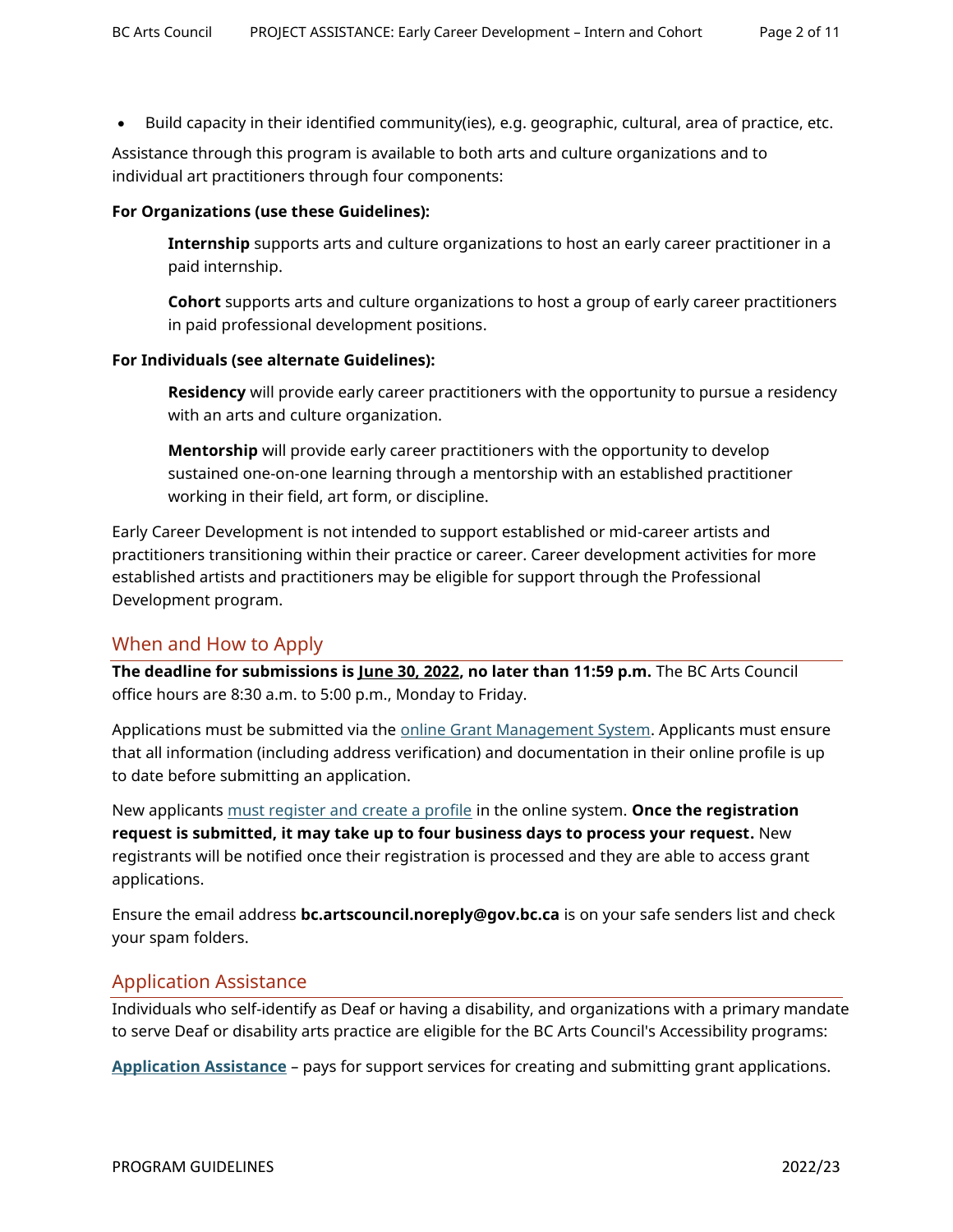**[Access Support](https://www.bcartscouncil.ca/program/access-support)** – additional **funding** that supports access costs associated with creating or developing a project funded by a BC Arts Council grant.

These programs do not provide funding for audience accessibility or day-to-day access costs outside of the scope of a project. Accessibility requests are confidential and will not be part of assessment panels evaluating grant applications. Contact Accessibility Coordinator Clayton Baraniuk at 250-978-9839 or [clayton.baraniuk@gov.bc.ca](mailto:clayton.baraniuk@gov.bc.ca) to request assistance.

#### **Find out more about accessibility support at [bcartscouncil.ca/accessibility](http://www.bcartscouncil.ca/accessibility)**

## Question and Answer Sessions

Applicants are encouraged to join BC Arts Council program staff for an online information session including an overview of this program and an opportunity to ask questions. Session details will be posted on the [BC Arts Council website](https://www.bcartscouncil.ca/news/), and [Facebook](https://www.facebook.com/BritishColumbiaArtsCouncil) and [Twitter](https://twitter.com/BCArtsCouncil) pages. If you have further questions, please contact staff.

# Who Can Apply

Submissions from applicants who do not meet eligibility criteria will not be forwarded for assessment. **To be eligible, an applicant must:**

- provide arts and cultural programming or service to the arts and culture sector in B.C. and have done so for a minimum of one year;
- engage professionals in artistic, curatorial, administrative or project leadership;
- fairly compensate artists, arts and cultural practitioners, technicians, Elders, and Knowledge Keepers. Compensation must align with project and community contexts and industry standards within the field of practice, including adhering to international intellectual property rights standards and cultural ownership protocols;
- adhere to the Criminal Records Review Act which requires that people who work with or may have unsupervised access to children or vulnerable adults must undergo a criminal record check by the Criminal Records Review Program; and
- have completed and submitted any overdue final reports on previous BC Arts Council grants by the submission deadline for this program.

#### **Organizational applicants must also:**

• be an arts and culture organization, registered and in good standing as a non-profit society or community service co-op in B.C. for at least one fiscal year prior to application with a dedicated arts and culture purpose.

## **OR**

• be an Indigenous (First Nations, Métis, Inuit) community organization or Indigenous government in B.C., offering dedicated arts and culture activities.

**OR**

• be an arts and culture organization, operated by a local government or public post-secondary institution in B.C. for at least one fiscal year prior to application, with a community-based board of management that sets policy for the organization's programs and services, and that offers public programming by professional arts and culture practitioners.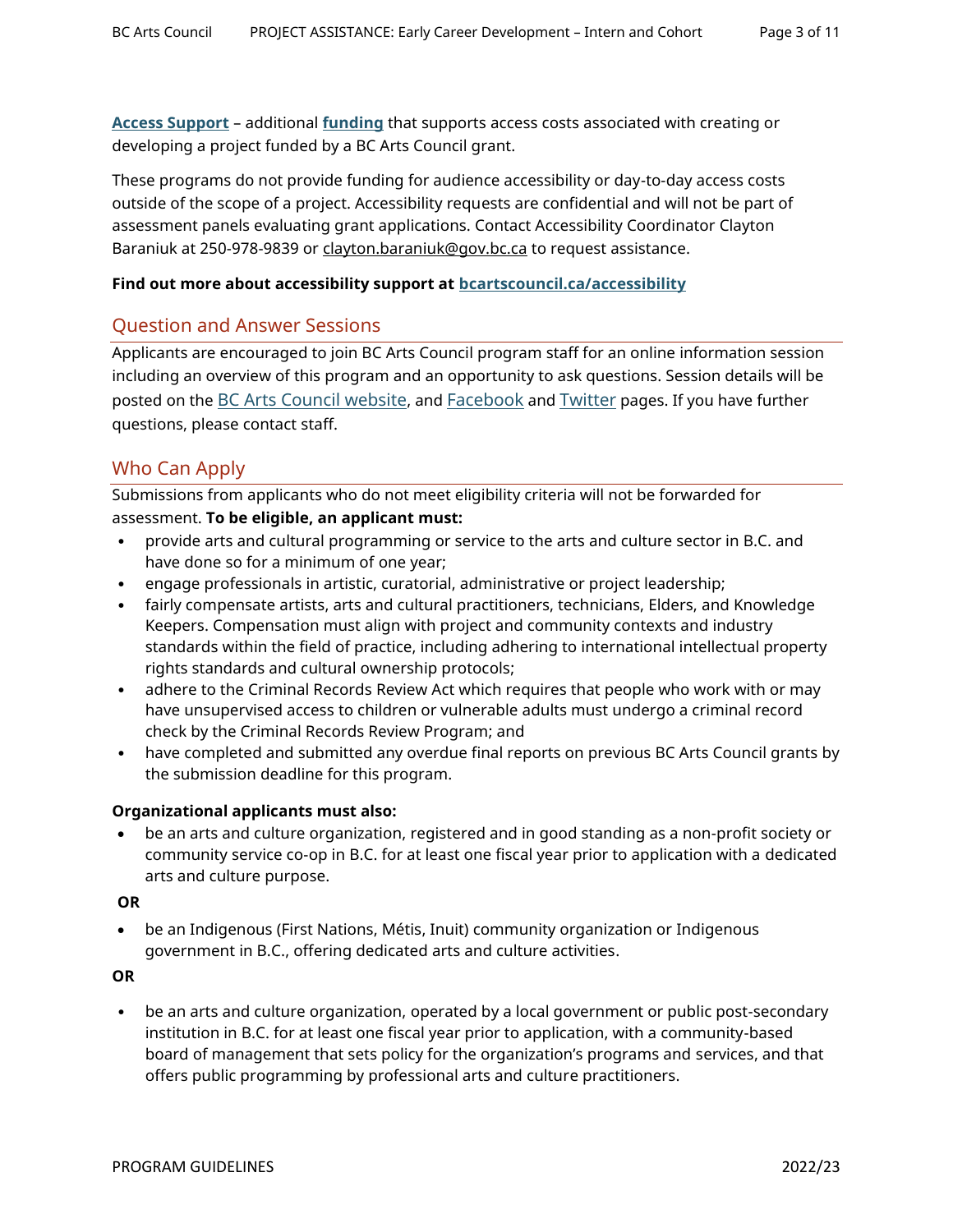## **Arts or Curatorial Collective applicants must also:**

- be established and readily identified as a collective of independent B.C. artists, curators, museum or cultural practitioners, consisting of three or more individuals who are professionally active in their field o**f practice, each of whom must:**
	- $\circ$  have a minimum of two years of professional practice in their field, following basic training;
	- $\circ$  have a demonstrated body of previous work as an individual practitioner;
	- o be a Canadian citizen or Permanent Resident; and
	- $\circ$  have been a resident of B.C. for at least 12 months immediately prior to the application deadline, and ordinarily reside in B.C. See [Determining B.C. Residency page.](https://www.bcartscouncil.ca/determining-b-c-residency/)
- have a demonstrated history of creating or presenting work as a collective and have a clear commitment to a current practice;
- apply under the name of an individual member of the collective who acts as the key contact person and be listed as the submitting representative within the online grant system. If the application is successful, this person receives payment of the award on behalf of the group, be issued a T4A, and be responsible for submitting the final report.

Collectives must confirm their eligibility with program staff prior to submitting an application.

# Eligibility Requirements – Early Career Practitioner

#### **To be eligible to participate in any component, an early career practitioner must:**

- be working in one or more of the [arts disciplines funded by the BC Arts Council;](https://www.bcartscouncil.ca/disciplines-and-practices/)
- be a Canadian citizen or Permanent Resident who ordinarily resides in B.C., having lived in the province for at least 12 months immediately prior to the application being submitted. For more information, review our [Determining B.C. Residency page;](https://www.bcartscouncil.ca/determining-b-c-residency/)
- not be enrolled in full-time studies when the project is taking place;
- not have been named in two previous successful Early Career Development applications regardless of component, i.e., an individual may participate in a maximum of two Early Career Development projects in their lifetime;
- not be named in any other application in this program's current intake; and
- not have any overdue final reports on previous BC Arts Council grants.

#### **AND EITHER**

• identify with one of the BC Arts Council's Designated Priority Groups, as described above, and have completed basic training in their discipline within **ten** years of the application deadline;

#### **OR**

• have completed basic training in their discipline within **five** years of the application deadline.

Applicants are eligible if basic training will be complete within six months of the application deadline and before the proposed activity begins.

"Basic training" means appropriate and relevant education that has prepared an Early Career Practitioner to work at a professional level; for example:

- traditional knowledge transfer or an apprenticeship with a qualified, peer-recognized practitioner; or
- a degree or certificate program from an academic institution.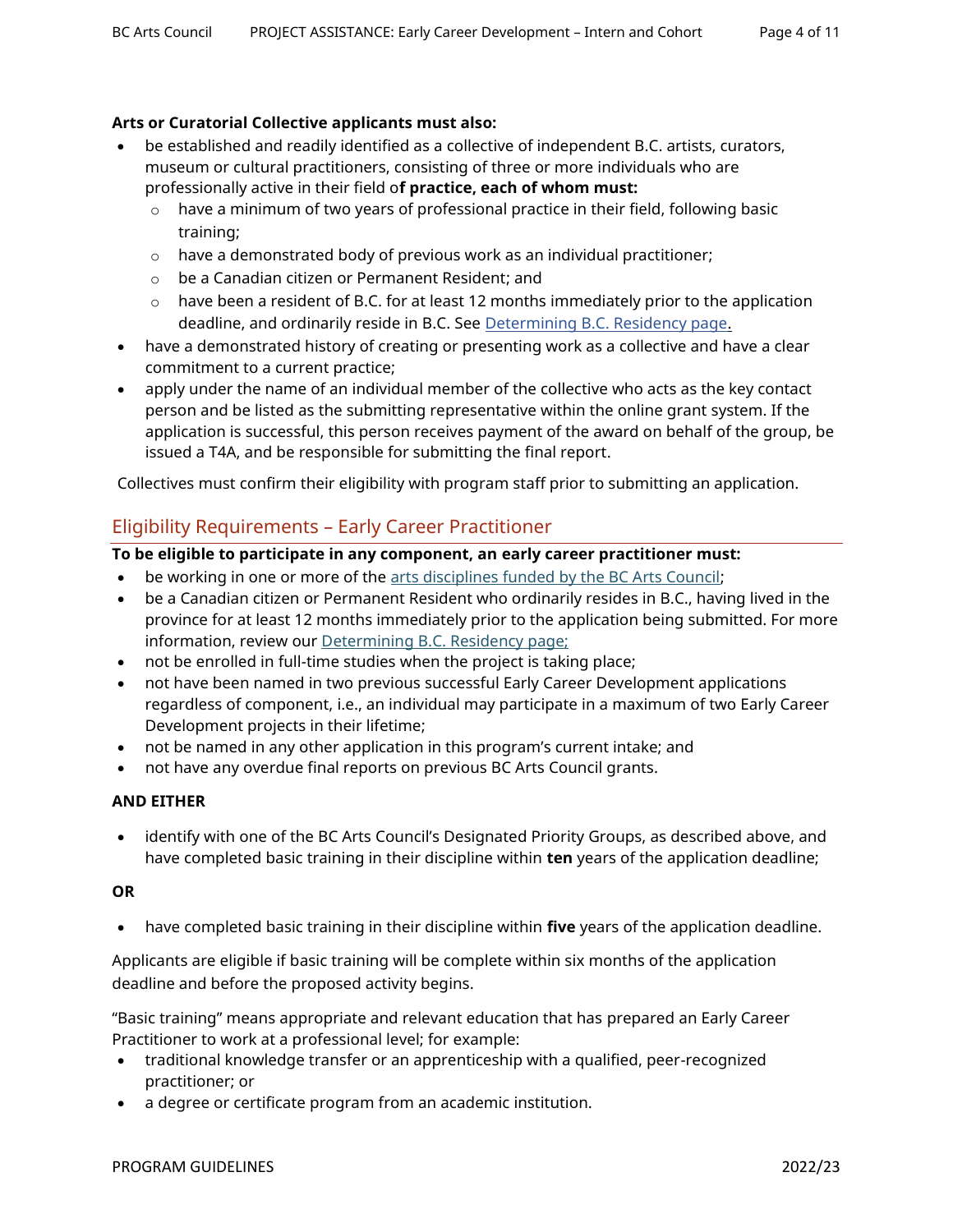# Eligible Projects

#### **An eligible Internship project must:**

• identify an eligible early career practitioner who will be engaged as a paid employee (i.e. not contract based or freelance work) in an immersive and structured experience. Part- and fulltime placements are eligible.

#### **An eligible Cohort project must:**

- provide paid professional development opportunities to a group of at least two eligible early career practitioners who must be identified, and who will be working on the same activity in an immersive, cohesive, and structured experience; and
- engage all cohort members for the full duration of the project.

#### **An eligible project must also:**

- take place over a period of a minimum of eight weeks and a maximum of one year;
- prioritize high-quality and measurable learning opportunities that have a significant impact on the intern/cohort members; organizational needs are secondary;
- designate a qualified mentor within the organization. It is possible to have more than one mentor and/or to have a main mentor within the organization and other sources of expertise (e.g. a guest mentor) from outside the organization. Applicants must clearly describe how different mentors contribute to a cohesive project;
- compensate arts and cultural practitioners fairly in keeping with community contexts and industry standards within the field of practice, including adhering to international intellectual property rights standards and cultural ownership protocols;
- provide a statement to contextualize the proposed rate of pay for the intern/cohort in relation to comparable pay levels within the organization, proposed hours worked, and the area's living wage; and
- not have the creation of new work as the sole or primary objective.

Virtual internship or cohort projects are eligible if criteria above are met.

# Eligible Expenses

The priority for this program is to support the salary or compensation of the early career practitioner(s). Appropriate compensation is fundamental to all components of this program.

Other eligible costs may be given less priority, and include:

- mandatory employment related costs and related employment benefits for the intern;
- travel and accommodation costs associated with the temporary relocation of the early career practitioner(s);
- supplies and other costs directly related to the work of the early career practitioner(s) excluding capital expenses (see below); or
- compensation for the mentor(s). Compensation paid to a mentor already working within an organization is only eligible if the hours are supplemental, i.e., not part of regular working hours. Funding is not intended to subsidize an organization's existing operating or salary expenses, but rather to support additional costs associated with the internship/cohort.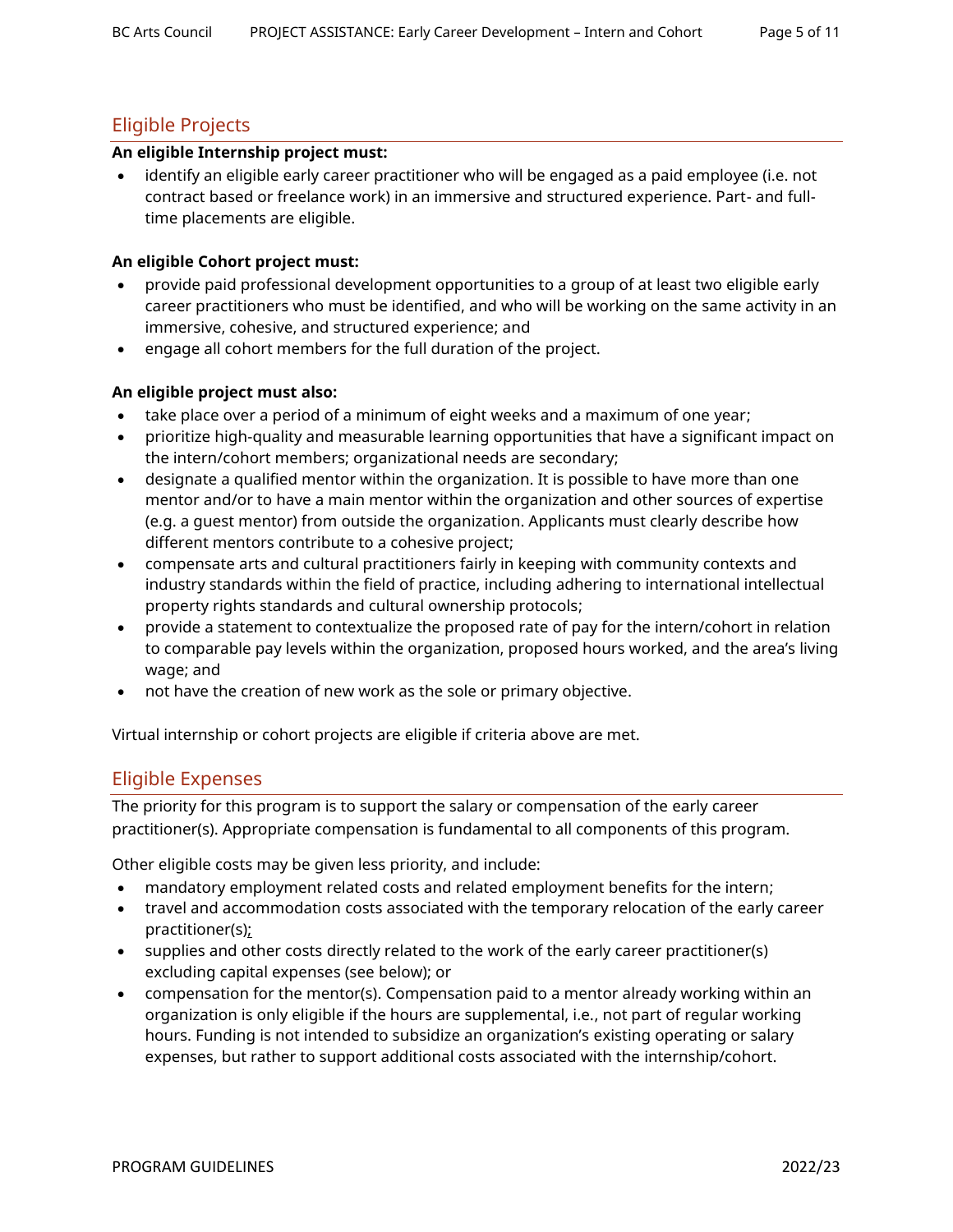# **Exclusions**

## **Awards are not available to support:**

- operating costs;
- project phases or activities that have begun prior to the submission deadline;
- project or budget deficits and contingency funds;
- [capital expenditures](https://www.bcartscouncil.ca/what-are-capital-expenses/) (construction, renovation, or purchase of property or equipment);
- feasibility studies, start-up costs, or seed money;
- fundraising activities, conferences, conventions, or projects where arts are secondary to other activities (e.g., competitions, or family, religious, or community celebrations or anniversaries).
- subsistence for artists or cultural practitioners;
- costs of producing commercial recordings or demo reels;
- private or for-profit entities (except in the case of for-profit book publishing companies);
- projects or activities funded through other BC Arts Council programs including BC Arts Council funds delivered through third-party delivery partners: First Peoples' Cultural Council, BC Touring Council, or Creative BC;
- creation or preparation of work for competitions, including performances and exhibitions;
- touring expenses or international travel costs of foreign artists visiting British Columbia;
- specific vocational placements required as part of basic training or accreditation (formal apprenticeship, practicum, co-op programs, etc.);
- projects related to continuing education or post-secondary programs or taking place within post-secondary institutions; or
- unpaid work placements.

Ineligible applications will not be forwarded for assessment.

# Grant Amounts

#### **Applicants may:**

- Request an award of a maximum of \$30,000; and
- Request funding for up to 100% of the project budget.

Applicants are encouraged to submit realistic proposals for funds required to feasibly carry out the project. The BC Arts Council endeavours to support funding successful applications at 100% of the request when possible. However, grants may be awarded for less than the requested amount based on the decisions of the assessment committee and the priorities of the program.

# What is Needed for the Application

You are responsible for submitting a complete application. The BC Arts Council will not contact you to address errors or missing requirements, other than as required to determine eligibility. Eligible applications are assessed as submitted.

## **A complete application for Internship or Cohort must include:**

- statements addressing the organization's:
	- o history, mandate, mission, and core values;
	- $\circ$  recent and current artistic programming and upcoming activities relevant to the project;
	- $\circ$  expertise and human resource capacity to manage the Internship/Cohort; and
	- o policies or processes to support and promote a safe and respectful workplace.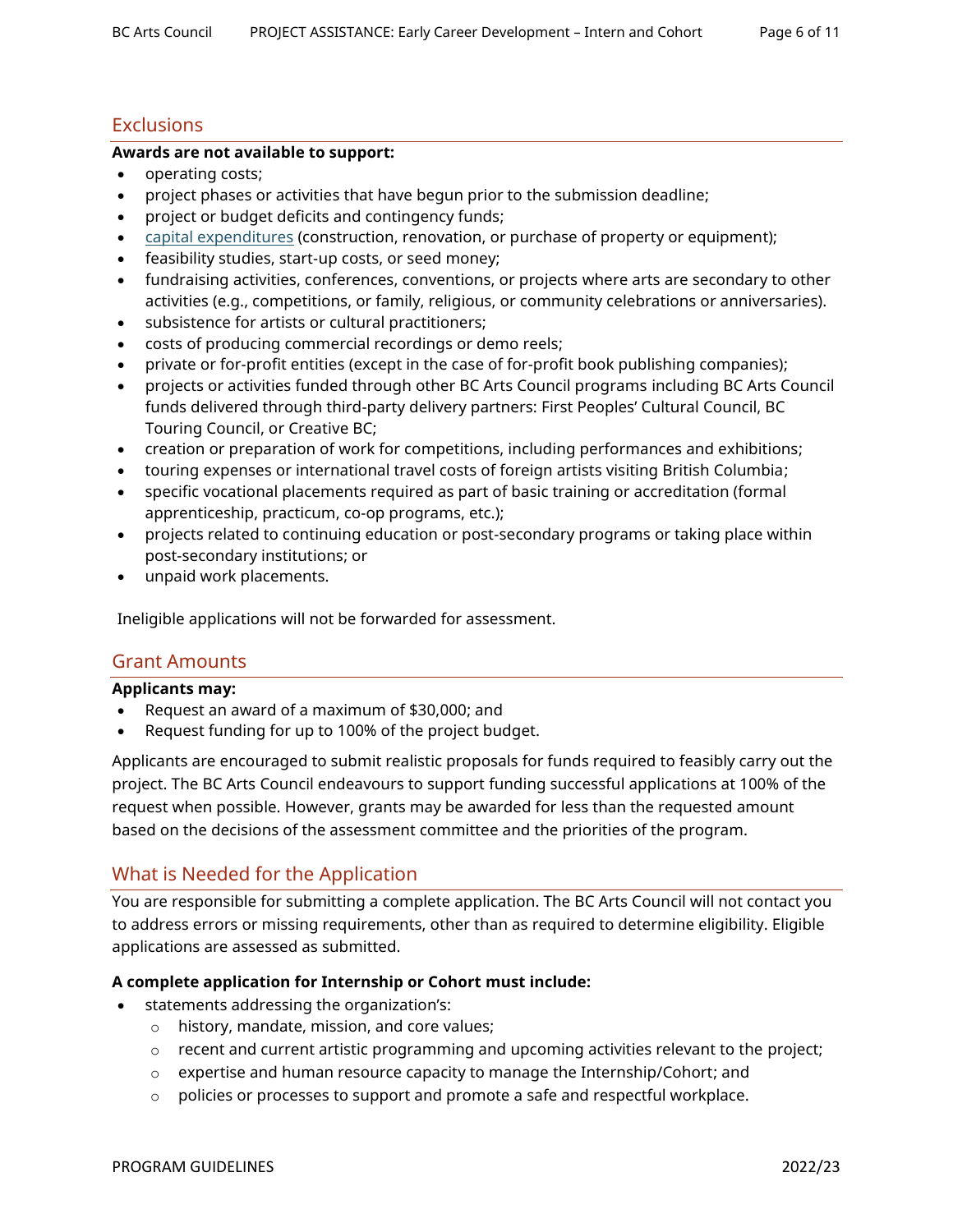- 
- a description of the position including objectives and intentions, reflecting input from the early career practitioner(s) and the applicant organization, and providing details of:
	- $\circ$  job title and location of position(s);
	- o rationale for selection of the intern/cohort members;
	- $\circ$  qualifications and skills the intern/cohort members are required to have;
	- $\circ$  learning objectives and potential impact for the intern/cohort members; and
	- o anticipated impact of the internship/cohort on the organization, especially in relation to the organization's mandate.
- a detailed work plan including a schedule or timeline appropriate to the learning opportunities and projected outcomes. Describe the activities the early career practitioner(s) will be engaged in, with whom, and when;
- a statement from each early career practitioner indicating where, when, and with whom their basic training occurred;
- a statement describing up to three highlights from each early career practitioner's career and training with a statement about each highlight's relevance to this program;
- a balanced project budget using the table provided. Include notes for all expenses and indicate whether revenues are confirmed or pending;
- a biographical statement provided by the early career practitioner(s) describing:
	- o their artistic or professional practice and career goals;
	- o the relevance and timeliness of the proposed activities;
	- $\circ$  the potential impact on their career development and goals, and how that impact will be measured;
	- $\circ$  the impact on their own identified communities and the professional arts community in B.C.; and
	- $\circ$  the level of artistic risk and challenge as they relate to the early career practitioner's career development.

You can submit the statement in one of two formats (but not both):

- 1. A maximum two-page text document, written in first person by the early career practitioner. **OR**
	- 2. A maximum five-minute audio or audiovisual file.

Assessors will be considering the assessment criteria when they review the biographical statement. The thoughtfulness and thoroughness of the response and the degree of impact are being assessed—not format, design, or production quality.

#### **File size must not exceed 2 GB and must use one of these supported file extensions:**

**TEXT:** .pdf | **AUDIO**: .flac, .mid, .midi, .mp3, .ogg, .ra, .rm, wma, .wav **VIDEO**: .asf, .avi, .flv, .mkv, .mov, .mpeg, .mpg, .mp2, .mp4, m4v, .ogv, .rm, .rmvb, .webm, .wmv

# Support Material

Review and adhere to the [Upload Requirements for Support Material.](https://www.bcartscouncil.ca/app/uploads/sites/508/2022/04/upload-requirements-for-supporting-material.pdf)

## **Required support material includes:**

• letters from partners or collaborators, if applicable, confirming the nature of their participation (maximum two letters, one page each). Do not include general letters of support; and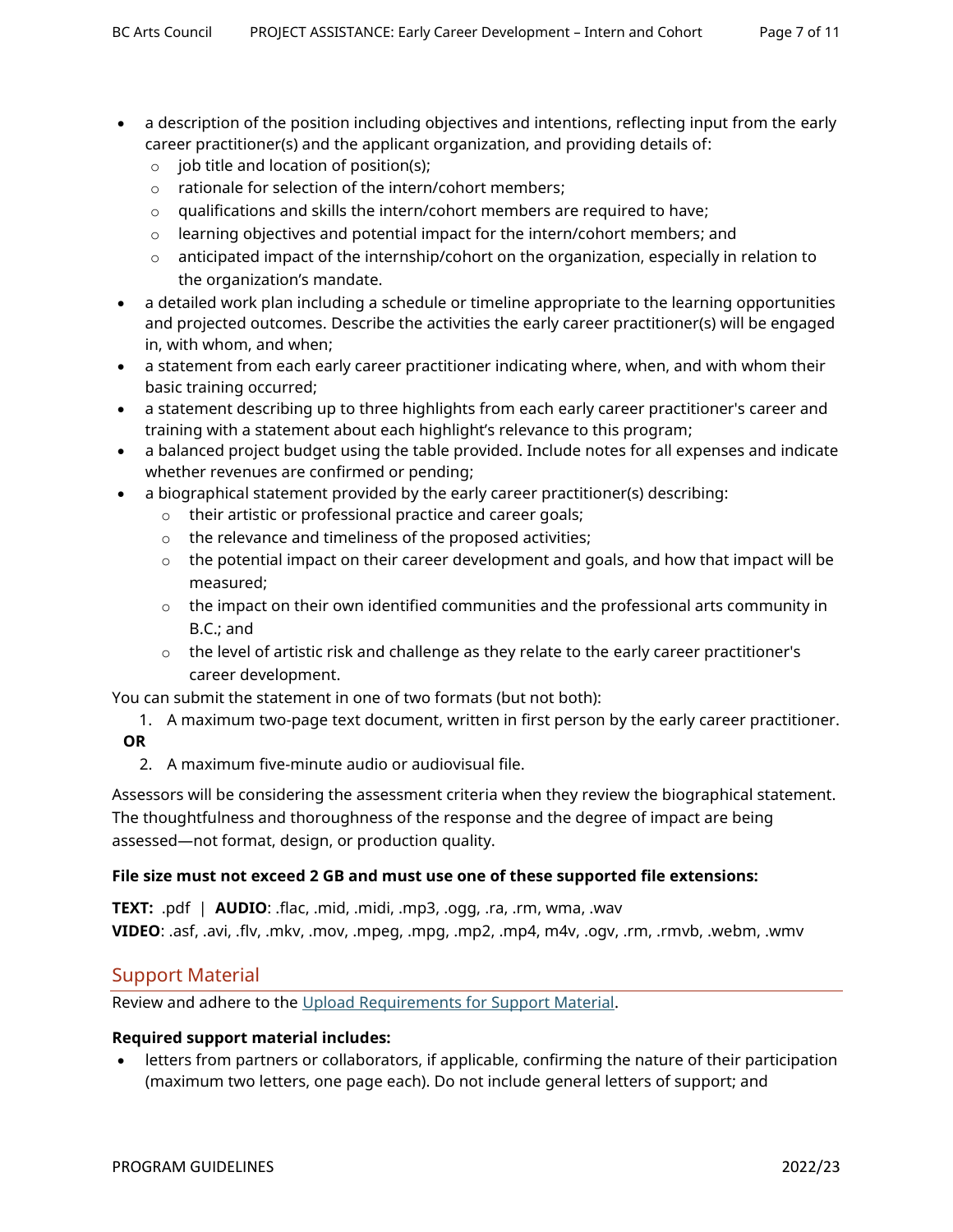• a one-page biographical statement from the designated mentor within the organization indicating their relevant experience and qualifications and outlining their commitment to working with the intern/cohort for the duration of the project.

Excess support material, including multiple links to materials within a single uploaded document, will not be reviewed.

# Additional Information Needed from Organizations

#### **To apply, your organization's online Organizational Profile must be up to date and include:**

- a current list of the organization's board of directors, editorial advisory board, trustees, or board of management, including their board position, occupation/expertise and start date.
- a current list of administrative and artistic/editorial staff or significant contractors, including name, position, and employment status (e.g., permanent; part-time).
- a copy of the constitution if the applicant is a not-for-profit organization, OR a statement of the primary purpose of the organization for all other applicants.
- identification as a designated priority group, in order to be considered within the designated priority groups policy.
- signed financial statements for the two most recently completed fiscal years, as per the table below.

**The type of Financial Statements required is based on the applicant's most recent BC Arts Council Operating Assistance or Project Assistance award.** For new applicants, internally prepared financial statements are acceptable. BC Arts Council staff reserves the right to request audited financial statements if deemed appropriate, regardless of the amount of the applicant's last award.

For organizations operating under the umbrella of a **local government, an Indigenous government, or a post-secondary institution**, financial statements must include a statement of income and expenses for the applicant's activities alone, signed by the umbrella organization's financial officer, and notes indicating if the applicant entity may accrue assets, surpluses or deficits from one year to the next.

| <b>Previous BC Arts Council</b> | <b>Minimum Required Documentation</b>                         |
|---------------------------------|---------------------------------------------------------------|
| Grant (as per above)            |                                                               |
| Up to \$10,000                  | Internally prepared Financial Statements                      |
| $$10,001 - $25,000$             | Independently prepared Financial Statements: Notice to Reader |
| \$25,001 - \$100,000            | Independently prepared Financial Statements:                  |
|                                 | Review Engagement/Compilation Engagement Report               |
| Greater than \$100,000          | Independently prepared Financial Statements: Audit            |

#### **Financial Statements must include:**

- Balance Sheet, Income Statement, and Notes.
- Itemized list of grants identified by funder, either in the income statement or schedule.
- A breakdown of operating net assets, distinguishing between unrestricted net and capital assets.
- Signatures of the preparer and of two Board members affirming Board approval.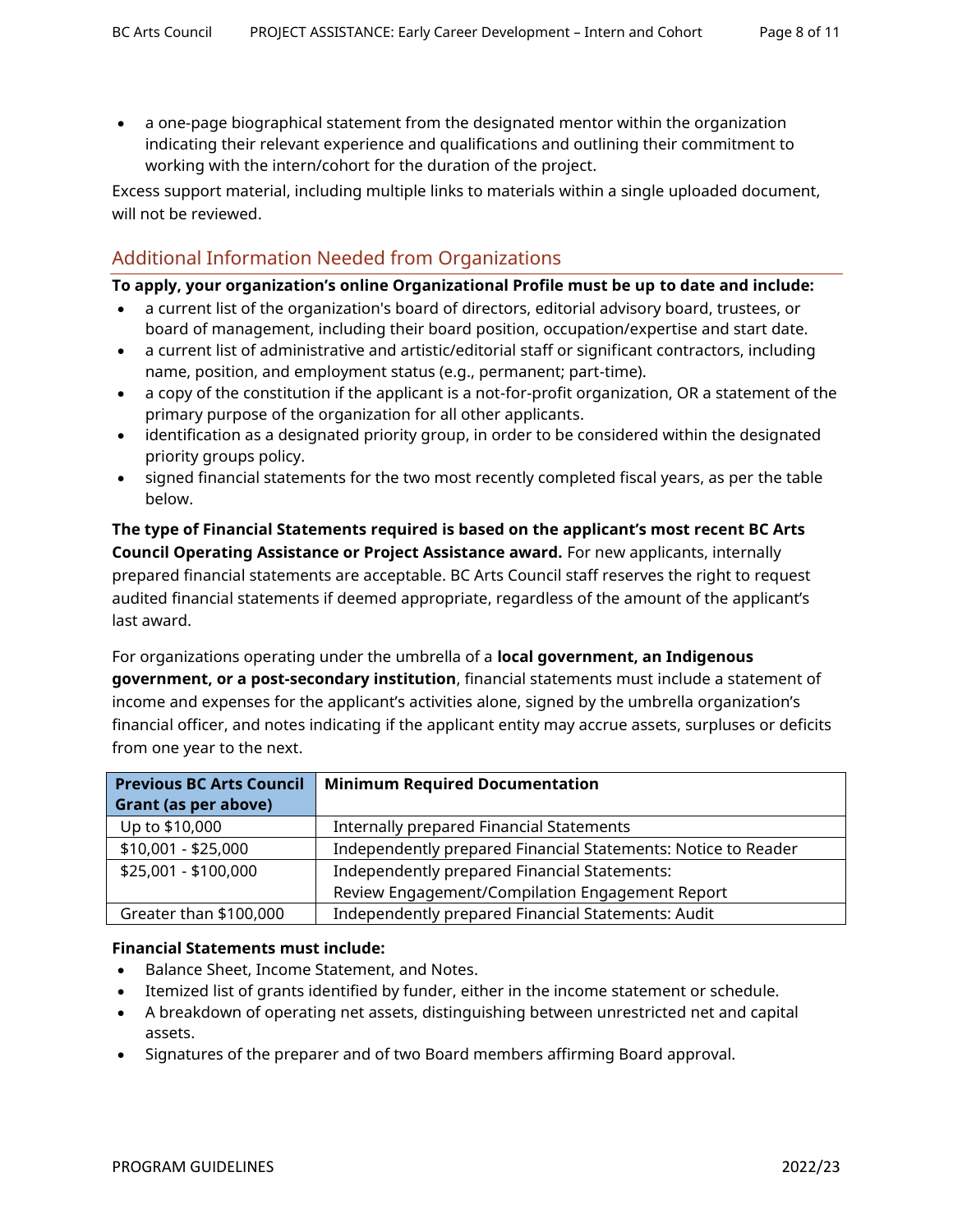## How Applications Will Be Assessed

The areas of assessment are described below along with their relative weight. Your application should address how the project fulfils each area of assessment.

In the [Extending Foundations: Action Plan for 2022-2024](https://www.bcartscouncil.ca/priorities/) the BC Arts Council committed to placing reconciliation, equity, diversity, inclusion and access at the centre of its activities, with the intention to rebalance historic funding distribution and modernize peer assessment. Consideration will be given to designated priority groups identified by the BC Arts Council as stated above.

# ALIGNMENT WITH STRATEGIC DIRECTIONS (10%)

The assessment panel will evaluate how the project and activity will align with the BC Arts Council's priorities of Indigenous Arts and Culture; Equity, Diversity and Access; and Regional Arts.

# IMPACT AND SIGNIFICANCE FOR THE EARLY CAREER PRACTITIONER (40%)

The assessment panel will consider how the proposed project will support and advance the practice of the early career practitioner, and the proposed project's alignment with program intentions. Assessors may discuss:

- degree of impact on the early career arts practitioner(s) including quality of opportunities to develop their professional practice and portfolio; achieve their artistic and learning goals; and build their career experience and professional exposure;
- clarity of the objectives and work plan, appropriateness of the timeline to the learning outcomes, and depth of knowledge transfer and learning; and
- relevance, timeliness, level of artistic risk, and challenge of the proposed activities for the early career practitioner's career development.

# IMPACT AND SIGNIFICANCE FOR THE COMMUNITY (30%)

The assessment panel will consider the activity's alignment with program intentions, including engagement with and impact on arts and culture practices in the province. Assessors may discuss:

- depth of knowledge transfer and degree of impact within the arts community and the applicant's own identified community(ies);
- impact and benefits to the organization, mentor(s), and opportunities for reciprocal learning;
- level of engagement and sustainable benefits to diverse or historically underserved communities and their artistic practices;
- consideration given to matters of cultural appropriation, representation, equitable and ethical collaboration processes, and appropriate protocols and practices, as applicable to the project; and
- level of accessibility and safety of engagement, including but not limited to physical spaces, cultural safety, affordability, and support for diverse participants or those who experience barriers or disability.

# FEASIBILITY (20%)

The assessment panel will evaluate the project's feasibility by considering the:

- appropriate levels of expertise and experience to provide high-quality mentorship, learning, and career-development experiences;
- achievability of the proposed activities as determined by appropriate budgets, planning, and resource allocation;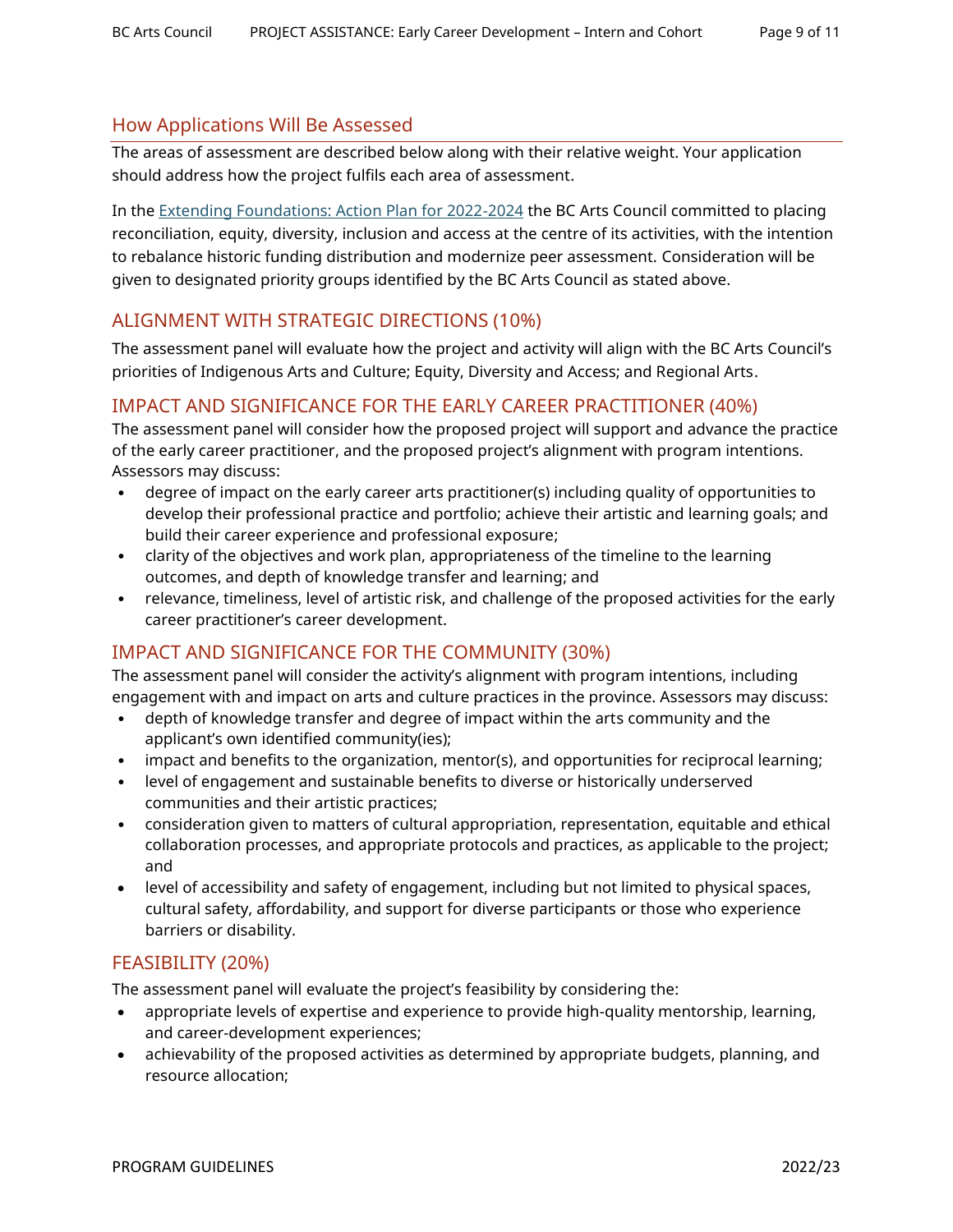- potential for success based on previous related activities and the applicant's overall financial and organizational health; and
- rigour of human resources practices in relation to providing fair remuneration, equitable employment, cultural competency and safety, and a safe, respectful work environment.

## Assessment Process

Merit-based, independent peer assessment is the primary method of evaluation for all applications to this program. Assessment panels are comprised of individuals with broad professional knowledge, experience, geographical representation, and diverse aesthetic, institutional, and cultural viewpoints, including those from Indigenous perspectives.

#### **The following process is used to evaluate applications:**

- Program staff receive applications and review each one for eligibility.
- The assessment panel evaluates the applications using the assessment criteria outlined above and recommends the level of funding and conditions on payment of awards.
- Funding allocations approved.
- The BC Arts Council informs each applicant of the final decision in writing.

Applicants are encouraged to contact program staff for feedback after results have been released.

## Notification of Awards

Decisions will be made within sixteen weeks of the application deadline. Notification will be sent via the online system to the contact linked to the online application, and to the organizational and governance leadership contacts provided in the organizational profile (as applicable). Results cannot be requested in advance.

Ensure the email address **bc.artscouncil.noreply@gov.bc.ca** is on your safe sender list.

## Payment of Awards

Award payments are subject to an authorizing appropriation under the *Financial Administration Act*.

The BC Arts Council reserves the right to redistribute, delay, or suspend payments if the recipient:

- does not carry out its planned program of activities.
- undergoes major changes in artistic or administrative direction.
- does not meet its obligations as a grant recipient, including submission of final reports.
- fails to comply with legal obligations.
- fails to respect the commitment to provide a safe and respectful workplace free from harassment, discrimination, and sexual misconduct.

**Grants are taxable income and must be reported as such**. Individuals receiving grants on behalf of a collective are issued T4As for the year in which the grant payment is processed.

## Final Reports

Recipients must submit a final report with the required documentation of the completed project to the BC Arts Council within 30 days of the Project End Date in the application. Final Reports must be submitted through the online system. Future applications to BC Arts Council programs will be ineligible if reporting requirements are not met.